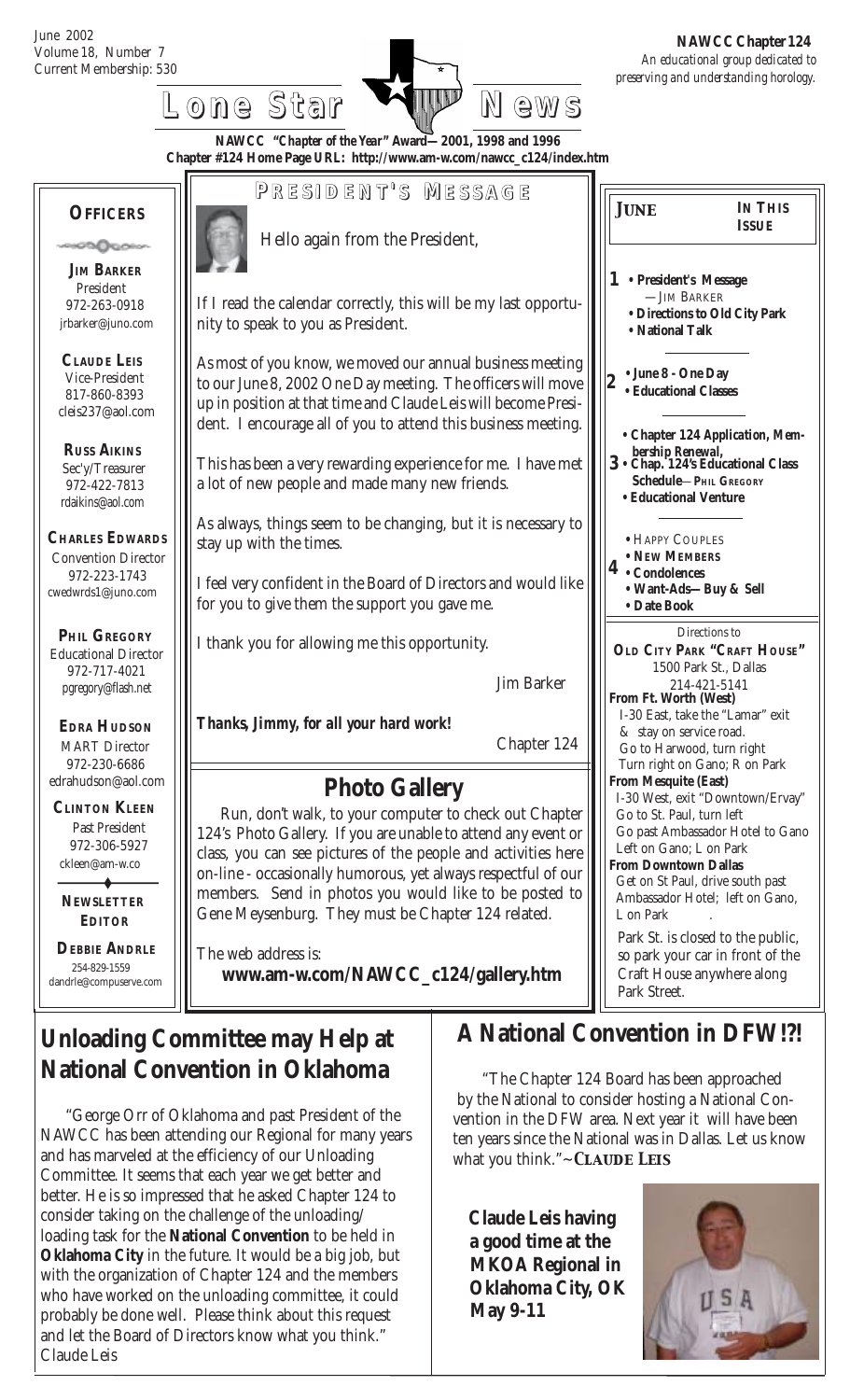# *Mark Your Calendar - June 8th - One Day!*

### *MKOA was more than OK!!!*

If you were lucky enough to attend the MKOA Regional May 9-11, you know that they had lots to offer - food, hospitality, clocks, watches, a fascinating display of electromechanical clocks, etc. Several Chapter 124 members made the trip and reported had a great time. Thanks to Missouri, Kansas, Oklahoma and Arkansas for treating us all so well.







 **Russ Aikens & Gary Mowery Electromechanical Clocks - Rodney King**

### **Why Take a Class Sponsored by Chapter 124?**

To start with, all you really need to do is just ask someone who has taken a class and let them tell you. However, in case you do not know someone who has taken a class, then here are a few reasons: First of all, no where can you get a better deal on training. Secondly, the classes are held right here in Dallas. No expensive trips out of state are necessary to find someone to teach you these "beginning-to-be" lost arts. You can turn junker clocks into valuable clocks. There are no grades and no one fails. Students of all different skill levels and ages attend. People just like you attend these classes which leads to what is probably the most satisfying reason to take these classes - the comradery. This is Hands-Down the best place to get to know people in the club. With a club as large as ours, it is sometimes hard to get to know people. So this is that perfect opportunity. With all that said, get signed up. Only hurry, because word is getting around!



Dick Michael, Len Kaufman, Tom Szalay, Bill Andrle, Joe Veneziano *Dick Michael* teaches *Paul Rabe* Paul Rabe, Garland Peters, Jean Peters, & Gerald Lacy how to repair his statue clock



On February 15 and 16, *Russ Aikins* and *Phil Gregory* conducted a *Jeweler's Lathe* class for Chapter 36. The class was arranged by one of our members, *Bill Dugan*, and administrated by the President of 32, **ROBERT HILL.** There were 18 students and a good time was had by all. Art Didion, Dorian Skoog, Clement Wagner, Robert Hill, Jerry Van Lanker, Marvin Massey, Allen Ray, Pat Miller, Max Overfield, Dan Ward, Barbara Luff, A A Mogenheimer, Chris Malik, Bill Dugan, Barbara Hohenddorf, Bill Donegan, Dwayn Pugh and Larry Boucher participated.

On March 9th and 23rd, *Phil Gregory* taught a *Dial Painting* class at Old City Park in Dallas attended by Stan Lunday, Chuck Edwards, Len Kaufman and Gary Mowery. The fundamentals of Roman Numeral dials and material and tool preperation were reviewed and practice dials were made. Some students completed a much needed dial for their clock. **DIAL PAINTING** 



 *Chuck Edwards* & *Len Kaufman*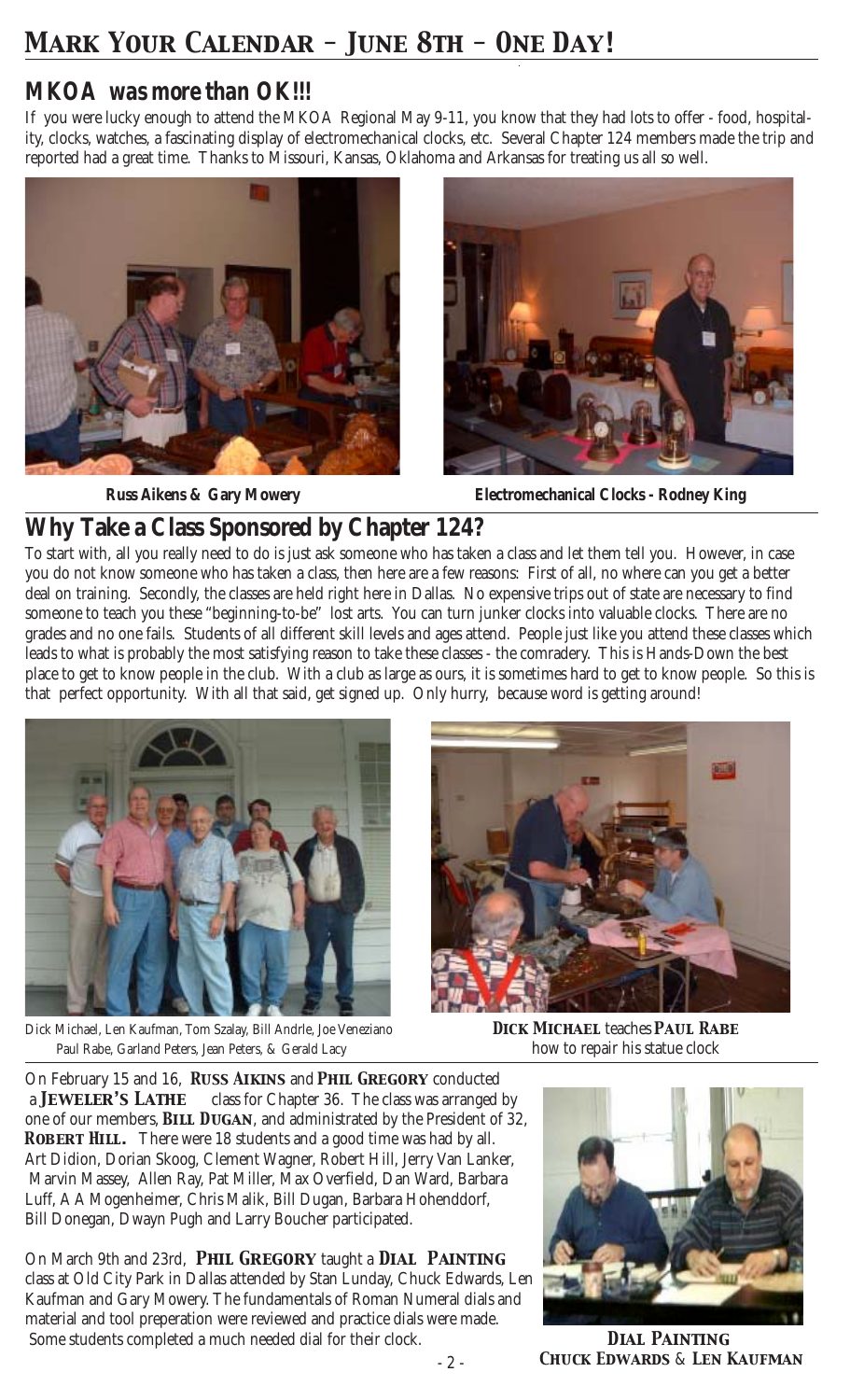| APPLICATION/RENEWAL for LONE STAR CHAPTER 124, NAWCC<br>An educational group dedicated to preserving and understanding horology.<br>Complete & send with applicable check made payable to LONE STAR CHAPTER #124<br>to GENE MEYSENBURG, 11028 Creekmere, Dallas TX 75218                                  | Dues are \$10 per year.<br>New #124 Member<br>Check appropriate box:<br>Join/renew for $1 - 5$ years |  |  |  |
|-----------------------------------------------------------------------------------------------------------------------------------------------------------------------------------------------------------------------------------------------------------------------------------------------------------|------------------------------------------------------------------------------------------------------|--|--|--|
| To join Chapter #124, you must be an NAWCC member, or have applied for NAWCC membership. Have you applied for National<br>membership, but haven't gotten a membership number? Check here __, [Date of your application/check to National<br>Please PRINT Mr_Mrs_Miss_Ms_(Please check appropriate blank.) |                                                                                                      |  |  |  |
| NAME SERVICE STATES AND THE STATES OF THE STATES OF THE STATES OF THE STATES OF THE STATES OF THE STATES OF THE STATES OF THE STATES OF THE STATES OF THE STATES OF THE STATES OF THE STATES OF THE STATES OF THE STATES OF TH<br>NAWCC#                                                                  |                                                                                                      |  |  |  |
|                                                                                                                                                                                                                                                                                                           |                                                                                                      |  |  |  |
|                                                                                                                                                                                                                                                                                                           | <b>ZIP</b>                                                                                           |  |  |  |
| E-Mail: <u>E-Mail:</u>                                                                                                                                                                                                                                                                                    |                                                                                                      |  |  |  |
| I'm most interested in                                                                                                                                                                                                                                                                                    | Example: Clocks. Watches. Tools                                                                      |  |  |  |
| $\n  EXAMPLE  \n  EXAMPLE  \n  EXAMPLE  \n  EXAMPLE  \n  EXAMPLE  \n  EXAMPLE  \n  EXAMPLE  \n  EXAMPLE  \n  EXAMPLE  \n  EXAMPLE  \n  EXAMPLE  \n  EXAMPLE  \n  EXAMPLE  \n  EXAMPLE  \n  EXAMPLE  \n  EXAMPLE  \n  EXAMPLE  \n  EXAMPLE  \n  EXAMPLE  \n  EXAMPLE  \$                                   | $NAWCC \#$                                                                                           |  |  |  |
| I Who recommended you?<br>$\mathbf{M}$ ms $\mathbf{M}$ . En sto $\mathbf{M}$ mso $\mathbf{M}$ s $\mathbf{M}$ ms $\mathbf{M}$                                                                                                                                                                              | Complete, clip & mail with dues<br>04/02                                                             |  |  |  |

#### *New Educational Venture*

 We are starting a request for donations for another project. This effort reinforces our commitment and gets us recognition on a national basis for contributions to education.

 The project is the republication of a book out of print describing Fenn stencils. Fenn was the foremost stenciler for reverse glass tablets during 1830 to 1863 when he retired. Chris Bailey of the American Clock and Watch Museum at Bristol, CN first published this book in 1984 using materials from the Fenn estate that had been donated to the Edward Ingraham Library. 1000 of the books were published and have been sold out for several years. Because of the continued interest in these stencils, the chapter proposes to raise \$3600 to publish another 1000 copies to be sold 500 by the Bristol Museum (owner of the manuscript), 400 by the NAWCC museum and 100 by Chapter 124 for \$10 each. We have received a matching offer that will double the amounts donated by our members. When the books are sold each museum will again double your donation thus raising \$4000 for the NAWCC Museum. I am asking you to support our effort by sending a check made out to chapter 124 for any amount you can provide to Russ Aikins at 3208 Rockbrook Dr., Plano, TX 75074 marked for the Fenn project. The donation is tax deductable. Please make the donation now to ensure a benifit for the museum this year. ~**Phil Gregory**

#### Chuck Edwards Volunteers at Old City Park

"Saturday, my wife and I spent the day at the Print Shop in Old City Park in Dallas. This is always a great opportunity to explain our local and national organizations to people who would not ordinarily know about them. This particular time, I had two pocket watches, two 8-day mantel clocks and one 400 day clock running. I also had a disassembled brass movement, repair & value books, examples of dial painting, reverse glass paintings and stencilling on display." ~*Chuck Edwards*



#### **CHAPTER 124—JUNE-JULY 2002 EDUCATIONAL SCHEDULE AT OLD CITY PARK, DALLAS**

| <b>DATE</b>                   | <b>CLASS</b>                                   | <b>COST</b> | <b>INSTRUCTOR</b>                |
|-------------------------------|------------------------------------------------|-------------|----------------------------------|
| $\bullet$ June 22             | <b>Microlathe 1 Class</b>                      | \$25        | <b>Russ Aikins, 972-422-7813</b> |
| $\bullet$ June 29, 30         | <b>Stenciling &amp; Transfer Painting \$25</b> |             | Phil Gregory, 972-717-4021       |
| $\bullet$ July 13, 14, 20, 21 | <b>Clock Repair 200</b>                        | <b>\$50</b> | Ron Van Ness, 972-393-1361       |

#### *\*Educational Program Update\**

 The **Microlathe 1** class on June 22 needs more students. Call Russ Aikens @ **972-422-7813** The **Stenciling & Transfer Painting** class is on June 29 and 30. Call Phil Gregory @ **972-717-4021 Clock Repair 200** is on July 13, 14, and 20, 21. Call Ron Van Ness @ **972-393-1361 Clock Repair 100** is on September 7, 8, and 14, 15. Call Ron Van Ness @ **972-393-1361 Micro Lathe II** is on September 21. Call Russ Aikens @ **972-422-7813 Clock Repair 300** is on October 19, 20, and 26, 27. Call Fred Tischler @ **972-612-0712**.